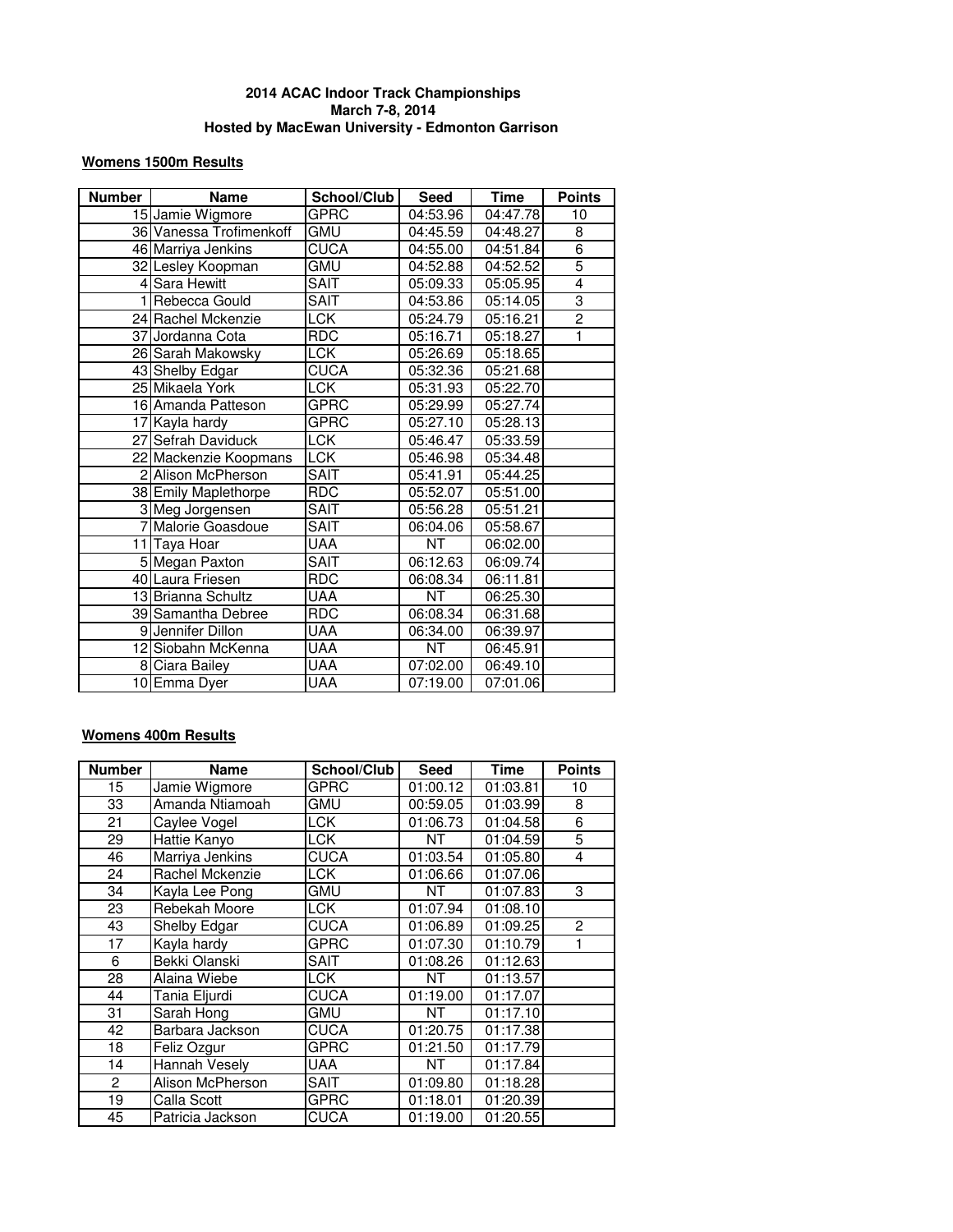## **Womens 3000m Results**

| <b>Number</b> | <b>Name</b>             | School/Club | <b>Seed</b> | Time     | <b>Points</b>  |
|---------------|-------------------------|-------------|-------------|----------|----------------|
|               | 36 Vanessa Trofimenkoff | <b>GMU</b>  | 11:01.48    | 10:48.39 | 10             |
|               | 46 Marriya Jenkins      | CUCA        | 10:38.77    | 10:48.67 | 8              |
|               | 32 Lesley Koopman       | GMU         | 11:02.34    | 10:50.98 | 6              |
|               | 4 Sara Hewitt           | <b>SAIT</b> | 11:04.32    | 10:55.93 | 5              |
|               | 25 Mikaela York         | <b>LCK</b>  | 11:26.76    | 11:19.97 | 4              |
|               | 1 Rebecca Gould         | <b>SAIT</b> | 10:45.52    | 11:21.20 | 3              |
|               | 26 Sarah Makowsky       | LCK         | 12:16.65    | 11:45.08 | $\overline{c}$ |
|               | 37 Jordanna Cota        | <b>RDC</b>  | 11:25.27    | 11:46.38 | 1              |
|               | 16 Amanda Patteson      | <b>GPRC</b> | 11:58.42    | 11:50.11 |                |
|               | 27 Sefrah Daviduck      | LCK         | 12:22.20    | 11:56.08 |                |
|               | 17 Kayla hardy          | <b>GPRC</b> | 11:51.82    | 11:57.25 |                |
|               | 22 Mackenzie Koopmans   | <b>LCK</b>  | 12:36.81    | 12:22.93 |                |
|               | 30 Rachel Boyle         | <b>GMU</b>  | 12:34.08    | 12:31.44 |                |
|               | 11 Taya Hoar            | <b>UAA</b>  | 13:00.00    | 13:01.02 |                |
|               | 38 Emily Maplethorpe    | <b>RDC</b>  | 13:05.55    | 13:01.30 |                |
|               | 3 Meg Jorgensen         | <b>SAIT</b> | 13:24.98    | 13:12.20 |                |
|               | 7 Malorie Goasdoue      | <b>SAIT</b> | 13:16.00    | 13:14.97 |                |
|               | 40 Laura Friesen        | <b>RDC</b>  | NT          | 13:27.17 |                |
|               | 5 Megan Paxton          | <b>SAIT</b> | 13:41.84    | 13:27.43 |                |
|               | 13 Brianna Schultz      | UAA         | 13:55.00    | 13:55.13 |                |
|               | 9 Jennifer Dillon       | <b>UAA</b>  | NT.         | 15:01.40 |                |
|               | 10 Emma Dver            | <b>UAA</b>  | 15:08.00    | 16:13.43 |                |

## **Womens 800m Results**

| <b>Number</b> | <b>Name</b>             | School/Club | <b>Seed</b> | <b>Time</b> | <b>Points</b>  |
|---------------|-------------------------|-------------|-------------|-------------|----------------|
|               | 15 Jamie Wigmore        | GPRC        | 02:20.88    | 02:21.76    | 10             |
|               | 32 Lesley Koopman       | GMU         | 02:25.33    | 02:25.86    | 8              |
|               | 21 Caylee Vogel         | LCK         | 02:31.29    | 02:27.20    | $\overline{6}$ |
|               | 24 Rachel Mckenzie      | LCK.        | 02:36.90    | 02:28.38    | $\overline{5}$ |
|               | 1 Rebecca Gould         | SAIT        | 02:24.20    | 02:28.89    | 4              |
|               | 46 Marriya Jenkins      | <b>CUCA</b> | 02:25.00    | 02:31.17    | 3              |
|               | 36 Vanessa Trofimenkoff | GMU         | 02:25.99    | 02:32.49    | $\overline{2}$ |
|               | 23 Rebekah Moore        | LCK         | 02:39.07    | 02:32.82    |                |
|               | 29 Hattie Kanyo         | LCK.        | NT          | 02:34.67    |                |
|               | 4 Sara Hewitt           | <b>SAIT</b> | 02:28.40    | 02:34.96    | 1              |
|               | 43 Shelby Edgar         | <b>CUCA</b> | 02:37.22    | 02:37.61    |                |
|               | 6 Bekki Olanski         | <b>SAIT</b> | 02:40.27    | 02:44.74    |                |
|               | 35 Alexandra Robertson  | <b>GMU</b>  | 02:43.87    | 02:45.37    |                |
|               | 41 Catherine Alcorn     | <b>RDC</b>  | NT          | 02:45.83    |                |
|               | 2 Alison McPherson      | <b>SAIT</b> | 02:44.00    | 02:48.22    |                |
|               | 28 Alaina Wiebe         | <b>LCK</b>  | 02:55.77    | 02:51.83    |                |
|               | 14 Hannah Vesely        | UAA         | 03:11.00    | 03:10.84    |                |
|               | 19 Calla Scott          | <b>GPRC</b> | 03:17.78    | 03:11.04    |                |
|               | 18 Feliz Ozgur          | <b>GPRC</b> | 03:12.78    | 03:14.49    |                |
|               | 45 Patricia Jackson     | CUCA        | 03:16.00    | 03:16.61    |                |
|               | 12 Siobahn McKenna      | UAA         | NT          | 03:16.85    |                |
|               | 8 Ciara Bailey          | <b>UAA</b>  | <b>NT</b>   | 03:18.72    |                |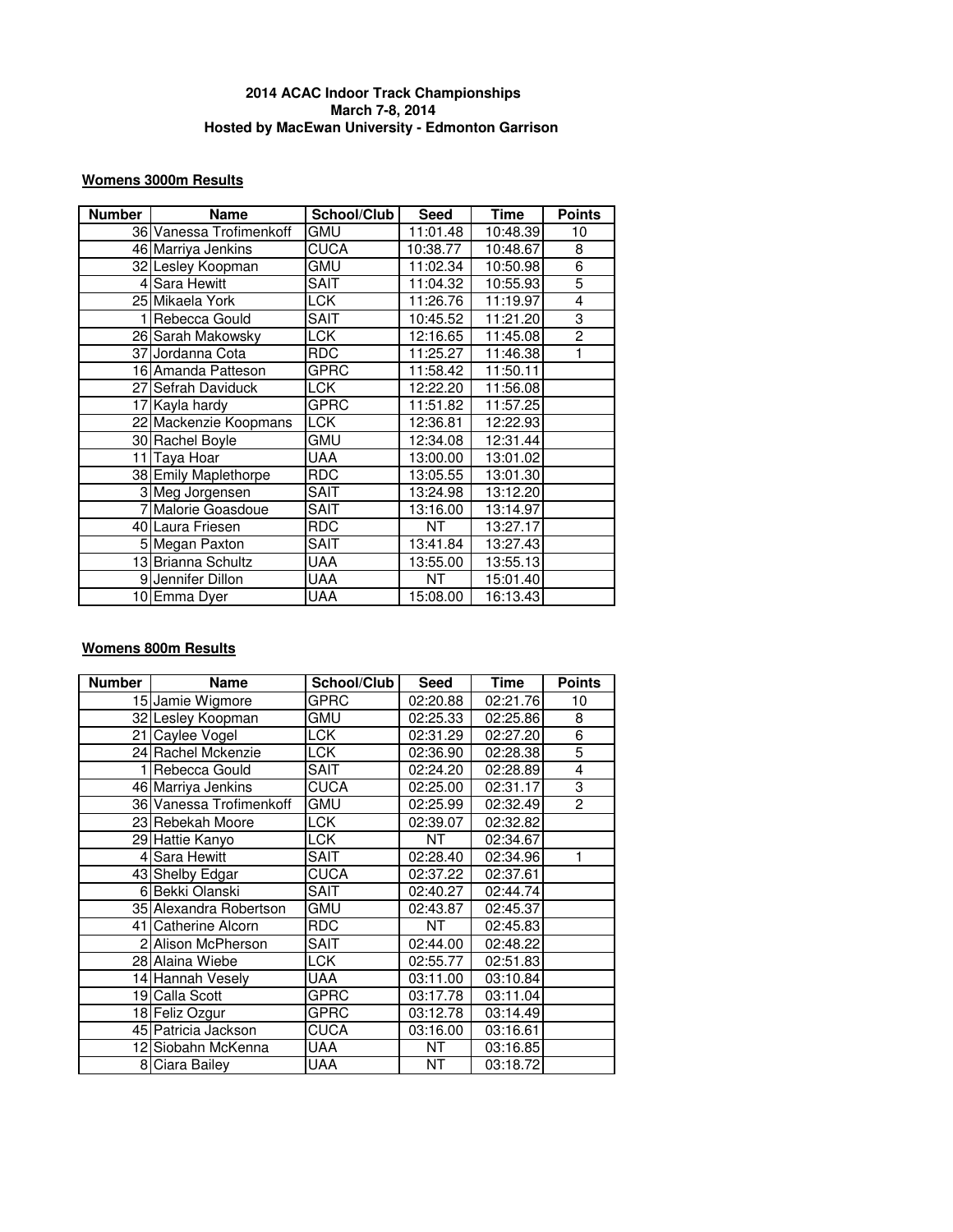## **Womens 4 x 400m Relay Results**

| <b>Name</b>               | School/Club | <b>Seed</b> | Time     | <b>Points</b> |
|---------------------------|-------------|-------------|----------|---------------|
| <b>MacEwan University</b> | <b>GMU</b>  | 04:27.0     | 04:20.26 | 10            |
| Lethbridge A              | <b>LCK</b>  | 04:42.6     | 04:31.52 | 8             |
| Grande Praire             | <b>GPRC</b> | 04:47.6     | 04:40.20 | 6             |
| Lethbridge B              | LCK         | 04:50.8     | 04:47.51 |               |
| <b>SAIT</b>               | <b>SAIT</b> | 04:44.17    | 04:47.71 | 5             |
| Concordia                 | <b>CUCA</b> | 05:04.0     | 04:55.05 |               |
| <b>Red Deer College</b>   | <b>RDC</b>  | 04:55.2     | 05:06.99 | 3             |
| Augustana                 | <b>UAA</b>  | 05:30.0     | 05:33.20 | 2             |

# **Mens 1500m Results**

| <b>Number</b> | <b>Name</b>         | School/Club | Seed                   | <b>Time</b> | <b>Points</b>  |
|---------------|---------------------|-------------|------------------------|-------------|----------------|
|               | 64 Hayden Hollowell | GPRC        | 04:13.16               | 04:13.42    | 10             |
|               | 71 Solomon Ngetich  | CCK         | 04:18.10               | 04:16.00    | 8              |
|               | 50 Kenton Sportak   | <b>SAIT</b> | 04:03.17               | 04:16.94    | $\overline{6}$ |
|               | 88 Kevin Chambers   | <b>CUCA</b> | 04:16.18               | 04:18.54    | 5              |
|               | 70 Edwin Kaitany    | <b>LCK</b>  | 04:15.00               | 04:26.87    | $\overline{4}$ |
|               | 54 Matt Vrielink    | SAIT        | 04:35.52               | 04:30.33    | 3              |
|               | 84 Devin Woodland   | <b>RDC</b>  | NT.                    | 04:31.55    | $\overline{2}$ |
|               | 83 Andrew Peters    | gmu         | 04:30.60               | 04:34.04    | 1              |
|               | 91 Joel Perren      | <b>CUCA</b> | 04:35.63               | 04:35.25    |                |
|               | 81 Adam Epp         | gmu         | 04:31.38               | 04:39.49    |                |
|               | 86 Andrew Jacobs    | <b>RDC</b>  | 04:44.63               | 04:41.12    |                |
|               | 82 Brady McDonald   | gmu         | 04:42.23               | 04:41.66    |                |
|               | 68 Riley Wallace    | <b>GPRC</b> | <b>NT</b>              | 04:41.73    |                |
|               | 53 Jordan Fish      | SAIT        | 04:46.84               | 04:41.85    |                |
|               | 78 Rodgers Komen    | <b>LCK</b>  | 04:49.27               | 04:43.35    |                |
|               | 76 Jordan Poytress  | <b>LCK</b>  | 04:46.48               | 04:46.24    |                |
|               | 85 Noah Arychuk     | <b>RDC</b>  | NT                     | 04:46.84    |                |
|               | 58 Warner Brown     | <b>UAA</b>  | <b>NT</b>              | 04:50.01    |                |
|               | 52 Sean Hickey      | <b>SAIT</b> | 04:53.61               | 04:51.38    |                |
|               | 63 Adam McKenzie    | UAA         | $\overline{\text{NT}}$ | 04:54.15    |                |
|               | 59 Michael Cole     | <b>UAA</b>  | <b>NT</b>              | 04:56.17    |                |
|               | 60 Joedy Dalke      | UAA         | 04:52.00               | 04:57.78    |                |
|               | 57 Jared Billey     | UAA         | 05:18.00               | 04:58.06    |                |
|               | 69 Vaughn Marillier | <b>GPRC</b> | NT                     | 04:59.39    |                |
|               | 65 Sam West         | GPRC        | 05:13.37               | 05:18.24    |                |
|               | 62 Brandon Gruber   | <b>UAA</b>  | <b>NT</b>              | 05:19.33    |                |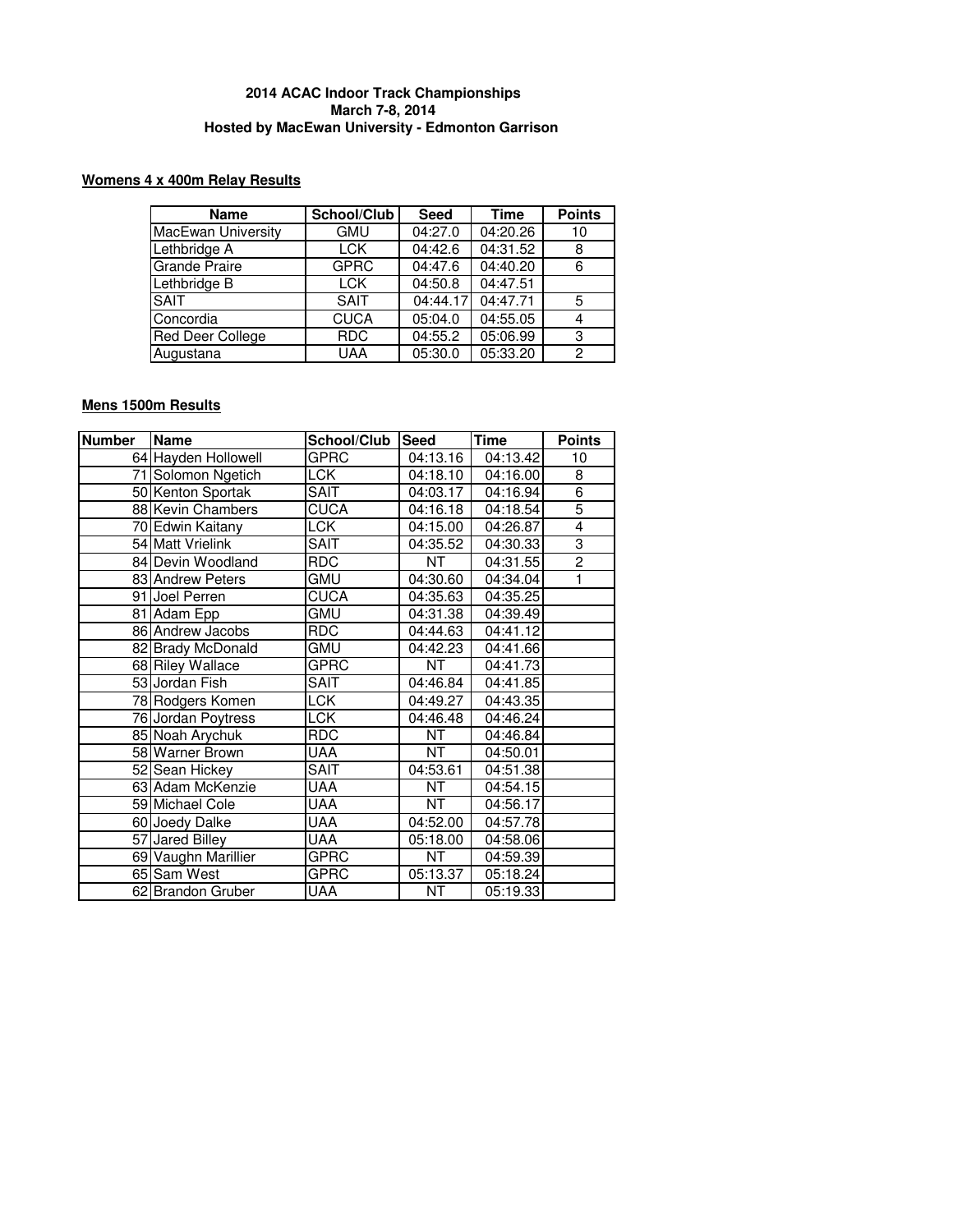## **Mens 400m Results**

| <b>Number</b> | <b>Name</b>         | School/Club | <b>Seed</b> | <b>Time</b> | <b>Points</b>  |
|---------------|---------------------|-------------|-------------|-------------|----------------|
|               | 50 Kenton Sportak   | <b>SAIT</b> | 00:52.64    | 00:52.58    | 10             |
|               | 72 Alex Andres      | <b>LCK</b>  | 00:57.13    | 00:53.18    | 8              |
|               | 92 Ben Thomas       | <b>CUCA</b> | 00:53.00    | 00:53.76    | 6              |
|               | 71 Solomon Ngetich  | <b>LCK</b>  | 00:53.44    | 00:55.28    | 5              |
|               | 89 Chris Gaertner   | <b>CUCA</b> | 00:54.46    | 00:55.34    | 4              |
|               | 80 Tyler Duce       | GMU         | 00:59.13    | 00:55.79    | 3              |
|               | 74 Matt Horgus      | <b>LCK</b>  | 00:58.08    | 00:56.70    |                |
|               | 64 Hayden Hollowell | <b>GPRC</b> | 00:52.87    | 00:56.75    | $\overline{2}$ |
|               | 73 Jeremy Ferguson  | <b>LCK</b>  | 00:55.86    | 00:57.47    |                |
|               | 54 Matt Vrielink    | <b>SAIT</b> | NΤ          | 00:57.73    |                |
|               | 75 Andrew Kimosop   | <b>LCK</b>  | 00:58.41    | 00:58.48    |                |
|               | 66 Dylan Zambonelli | <b>GPRC</b> | 00:57.39    | 00:59.80    |                |
|               | 90 Cody Krantz      | <b>CUCA</b> | 01:00.00    | 00:59.85    |                |
|               | 77 Sam Wabugwe      | <b>LCK</b>  | 01:02.20    | 01:01.48    |                |
|               | 79 Kyle Dong        | <b>GMU</b>  | 00:59.78    | 01:02.53    |                |
|               | 87 Kevin Buckel     | <b>RDC</b>  | 01:04.42    | 01:06.71    |                |
|               | 67 Rawat Gaurav     | GPRC        | ΝT          | 01:08.39    |                |
|               | 56 Reece Bailey     | <b>UAA</b>  | NT          | 01:08.60    |                |

## **Mens 3000m Results**

| <b>Number</b> | <b>Name</b>         | School/Club | <b>Seed</b> | <b>Time</b> | <b>Points</b>  |
|---------------|---------------------|-------------|-------------|-------------|----------------|
|               | 71 Solomon Ngetich  | <b>LCK</b>  | 09:15.04    | 09:02.42    | 10             |
|               | 70 Edwin Kaitany    | LCK.        | 09:10.46    | 09:05.39    | 8              |
|               | 64 Hayden Hollowell | <b>GPRC</b> | 09:10.21    | 09:12.09    | 6              |
|               | 88 Kevin Chambers   | <b>CUCA</b> | 10:03.00    | 09:42.03    | $\overline{5}$ |
|               | 55 Hans Asfeldt     | UAA         | 10:05.00    | 09:45.04    | 4              |
|               | 84 Devin Woodland   | <b>RDC</b>  | NT          | 09:45.52    | 3              |
|               | 54 Matt Vrielink    | <b>SAIT</b> | 10:05.34    | 09:49.45    | $\overline{c}$ |
|               | 86 Andrew Jacobs    | <b>RDC</b>  | 10:39.75    | 09:59.31    | 1              |
|               | 81 Adam Epp         | GMU         | 09:45.03    | 10:02.25    |                |
|               | 83 Andrew Peters    | <b>GMU</b>  | 10:05.32    | 10:08.02    |                |
|               | 53 Jordan Fish      | <b>SAIT</b> | 10:10.59    | 10:13.36    |                |
|               | 91 Joel Perren      | <b>CUCA</b> | 10:22.08    | 10:13.68    |                |
|               | 82 Brady McDonald   | <b>GMU</b>  | 10:31.37    | 10:24.10    |                |
|               | 52 Sean Hickey      | SAIT        | 10:28.71    | 10:26.68    |                |
|               | 85 Noah Arychuk     | <b>RDC</b>  | NT          | 10:29.29    |                |
|               | 60 Joedy Dalke      | UAA         | NT.         | 10:40.36    |                |
|               | 59 Michael Cole     | <b>UAA</b>  | 11:21.00    | 10:50.65    |                |
|               | 57 Jared Billey     | UAA         | NT          | 10:53.87    |                |
|               | 69 Vaughn Marillier | GPRC        | <b>NT</b>   | 10:55.50    |                |
|               | 58 Warner Brown     | <b>UAA</b>  | 11:11.00    | 10:58.02    |                |
|               | 62 Brandon Gruber   | UAA         | 11:35.00    | 11:50.00    |                |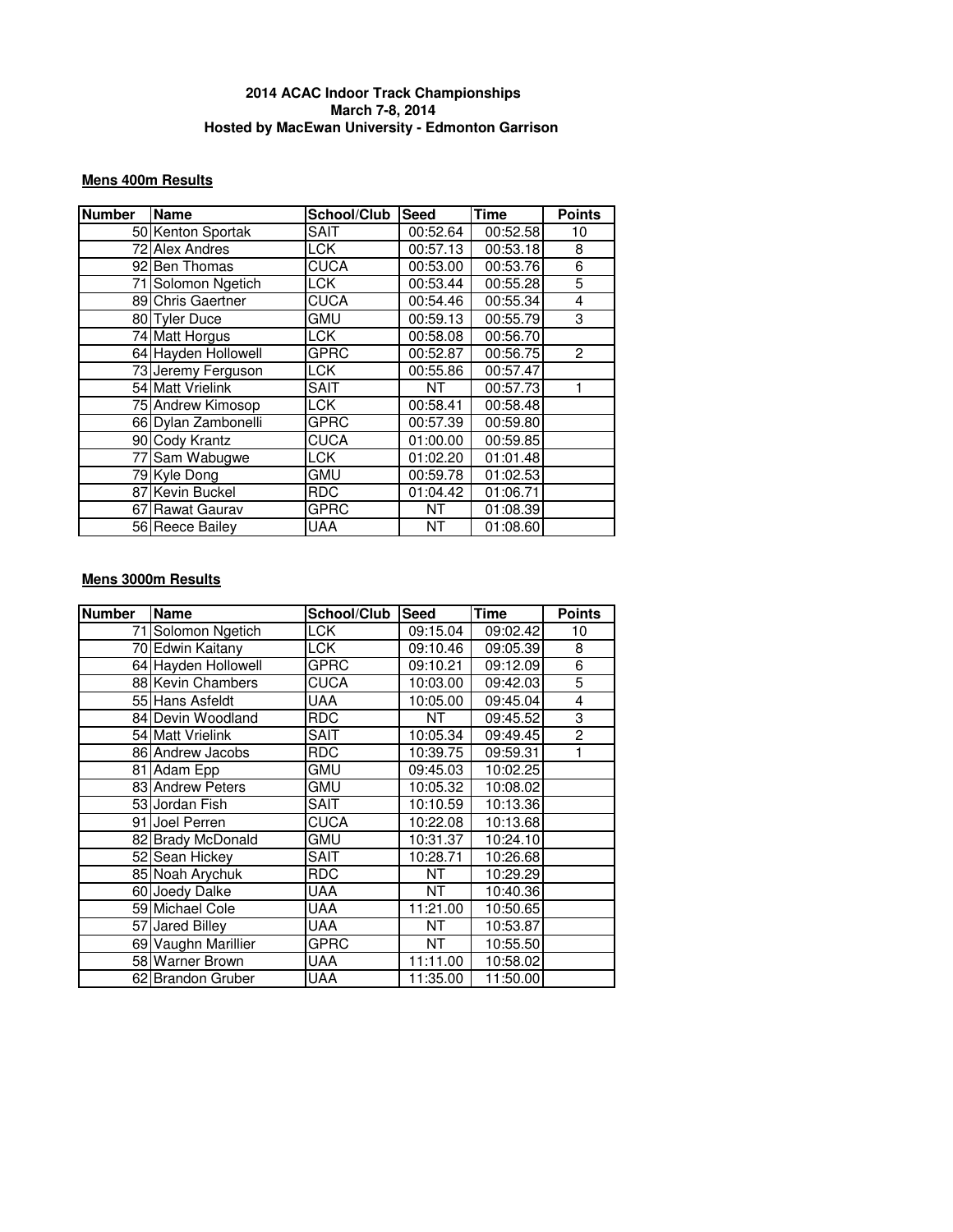## **Mens 800m Results**

| <b>Number</b> | <b>Name</b>        | School/Club | <b>Seed</b> | <b>Time</b> | <b>Points</b> |
|---------------|--------------------|-------------|-------------|-------------|---------------|
|               | 50 Kenton Sportak  | <b>SAIT</b> | 01:58.72    | 02:01.96    | 10            |
|               | 72 Alex Andres     | LCK.        | 02:01.06    | 02:03.10    | 8             |
|               | 88 Kevin Chambers  | <b>CUCA</b> | 02:01.21    | 02:03.83    | 6             |
|               | 71 Solomon Ngetich | LCK.        | 02:05.52    | 02:06.18    | 5             |
|               | 51 Dmitry Kuleshov | <b>SAIT</b> | 02:09.67    | 02:09.64    | 4             |
|               | 92 Ben Thomas      | <b>CUCA</b> | 02:07.37    | 02:10.77    | 3             |
|               | 80 Tyler Duce      | GMU         | 02:18.49    | 02:12.91    | 2             |
|               | 63 Adam McKenzie   | UAA         | 02:11.00    | 02:13.98    |               |
|               | 76 Jordan Poytress | LCK         | 02:20.48    | 02:14.67    |               |
|               | 79 Kyle Dong       | GMU         | 02:19.37    | 02:21.57    |               |
|               | 81 Adam Epp        | GMU         | 02:12.00    | 02:22.50    |               |
|               | 65 Sam West        | <b>GPRC</b> | 02:31.60    | 02:26.45    |               |
|               | 90 Cody Krantz     | <b>CUCA</b> | 02:28.00    | 02:26.73    |               |
|               | 61 Ryan Dixon      | <b>UAA</b>  | NT          | 02:31.12    |               |
|               | 56 Reece Bailey    | <b>UAA</b>  | <b>NT</b>   | 02:40.01    |               |
|               | 67 Rawat Gaurav    | GPRC        | NT          | 02:41.25    |               |
|               | 87 Kevin Buckel    | <b>RDC</b>  | 02:39.61    | 02:41.60    |               |

# **Mens 4 x 400m Relay Results**

| <b>Name</b>           | School/Club | <b>Seed</b> | <b>Time</b> | <b>Points</b> |
|-----------------------|-------------|-------------|-------------|---------------|
| Concordia             | <b>CUCA</b> | 03:39.60    | 03:40.77    | 10            |
| Lethbridge A          | <b>LCK</b>  | 03:48.49    | 03:45.29    | 8             |
| <b>SAIT</b>           | SAIT        | 03:47.63    | 03:49.51    | 6             |
| Lethbridge B          | <b>LCK</b>  | 04:05.80    | 03:55.50    |               |
| <b>Grande Prairie</b> | <b>GPRC</b> | 04:10.00    | 03:59.16    | 5             |
| MacEwan University    | <b>GMU</b>  | 03:59.23    | 03:59.40    |               |
| Augustana A           | <b>UAA</b>  | 04:05.00    | 04:15.19    | 3             |
| Red Deer College      | <b>RDC</b>  | ΝT          | 04:21.37    | 2             |
| Augustana B           | <b>UAA</b>  | 04:28.00    | 04:38.82    |               |